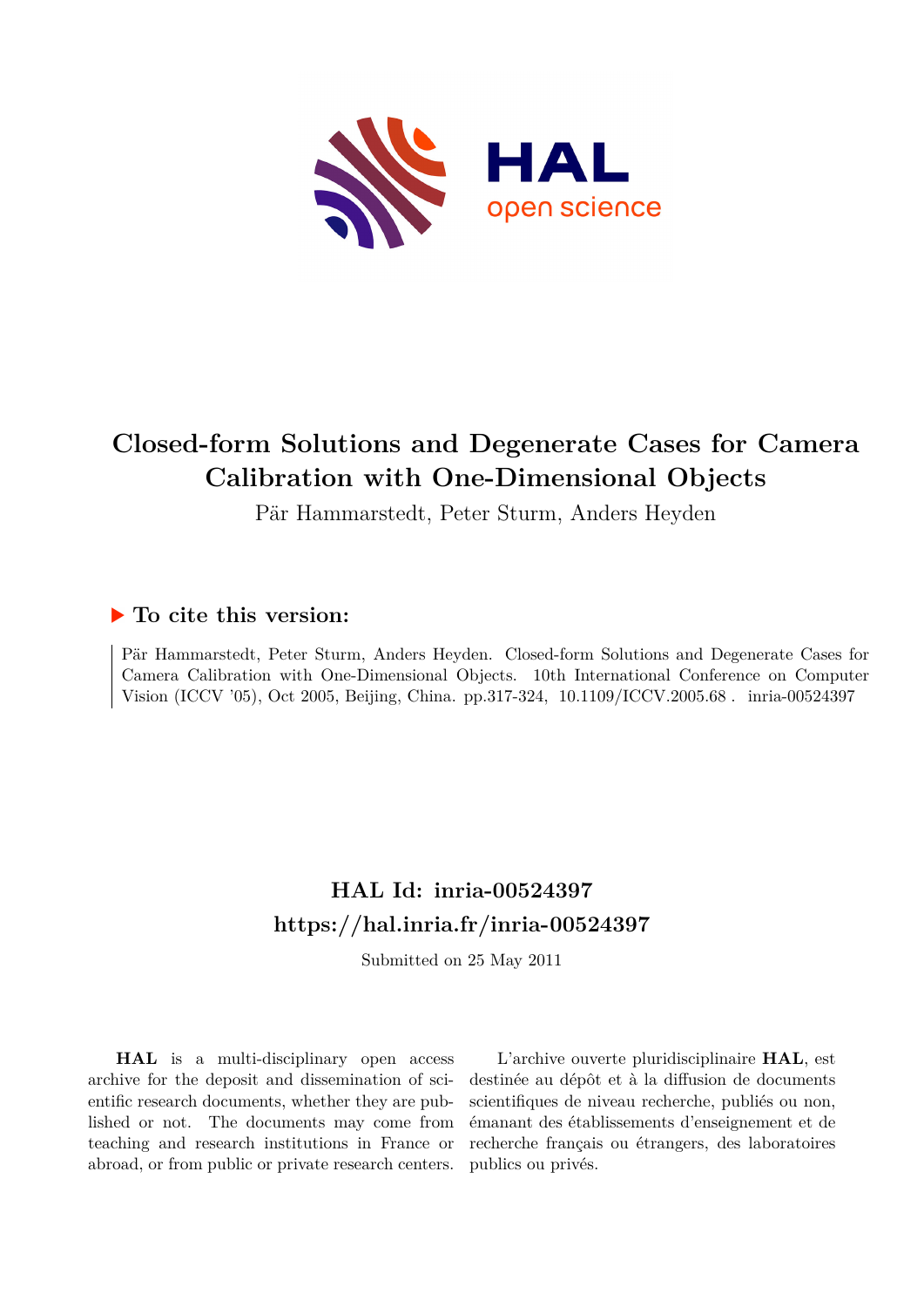## **Degenerate Cases and Closed-form Solutions for Camera Calibration with One-Dimensional Objects**

Pär Hammarstedt† , Peter Sturm‡ , Anders Heyden†

† Applied Mathematics Group, School of Technology and Society Malmo University, 20506 Malmo, Sweden par.hammarstedt@ts.mah.se, heyden@ts.mah.se

> ‡ MOVI group, INRIA Rhône-Alpes 38330 Montbonnot St Martin, France peter.sturm@inrialpes.fr

## **Abstract**

*Camera Calibration with one-dimensional objects is based on an algebraic constraint on the image of the absolute conic. We will give an alternative derivation to this constraint, allowing a geometrical interpretation. From this we derive the degenerate cases, or critical motions, where the calibration algorithm will fail. We also show that constraints on the intrinsic parameters lead to simplified closed-form solutions and a reduced set of critical motions. A simulation and a real data experiment is performed to evaluate the accuracy of the calibration result for motions close to being critical.*

## **1. Introduction**

In computer vision, metric 3D reconstruction from images requires the camera to be calibrated. The main camera calibration techniques can be classified into five groups. In *3D reference object calibration* an object with known geometry is used [12, 3]. In *2D plane based calibration* planar patterns are used [10, 13]. *1D object calibration* is discussed in this paper. The remaining two groups are selfcalibration, where point correspondences between images of an unknown scene are used [7, 6, 5, 3], and *motion constrained calibration*, where the camera is confined to some special kind of motion [1, 4, 8]. In some cases of camera motion, known as critical motions, the calibration algorithms will fail. This has been studied in detail for *3D reference object calibration* in [2] and for self-calibration in [9].

In this paper we aim to complete the theory of 1D object

calibration by identifying the critical motions. We show how to reduce them when partial knowledge of the cameras calibration parameters is given. Camera calibration using one-dimensional (1D) objects was recently proposed in [14]. Here, the calibration object consists of a set of at least three collinear points. The motion of the object is constrained by one point being fixed. One advantage of using 1D objects for calibration are that 1D objects with known geometry are easy to construct. Another advantage is that in a multi-camera environment, all cameras can observe the entire calibration object simultaneously, which is a prerequisite for calibration and hard to obtain with 3- and 2-dimensional calibration objects. In practice, the 1D object can be constructed by marking three points on a stick.

The paper is organized as follows: In Section 2 a brief review of camera calibration with 1D objects is given. In Section 3 a geometrical interpretation of the calibration constraint is presented, from which the critical motions are identified in Section 4. Section 5 describes how simplified closed-form solutions reduce the critical motions. Section 6 validates the theoretical results by two sets of experiments.

## **2 Preliminaries**

#### **2.1 Notation**

We will use the standard pin-hole camera model:

$$
\lambda_p \begin{bmatrix} x \\ y \\ 1 \end{bmatrix} = \underbrace{\begin{bmatrix} \gamma f & sf & u_0 \\ 0 & f & v_0 \\ 0 & 0 & 1 \end{bmatrix}}_{K} [R] - Rt] \underbrace{\begin{bmatrix} X \\ Y \\ Z \\ 1 \end{bmatrix}}_{\widetilde{M}}.
$$
 (1)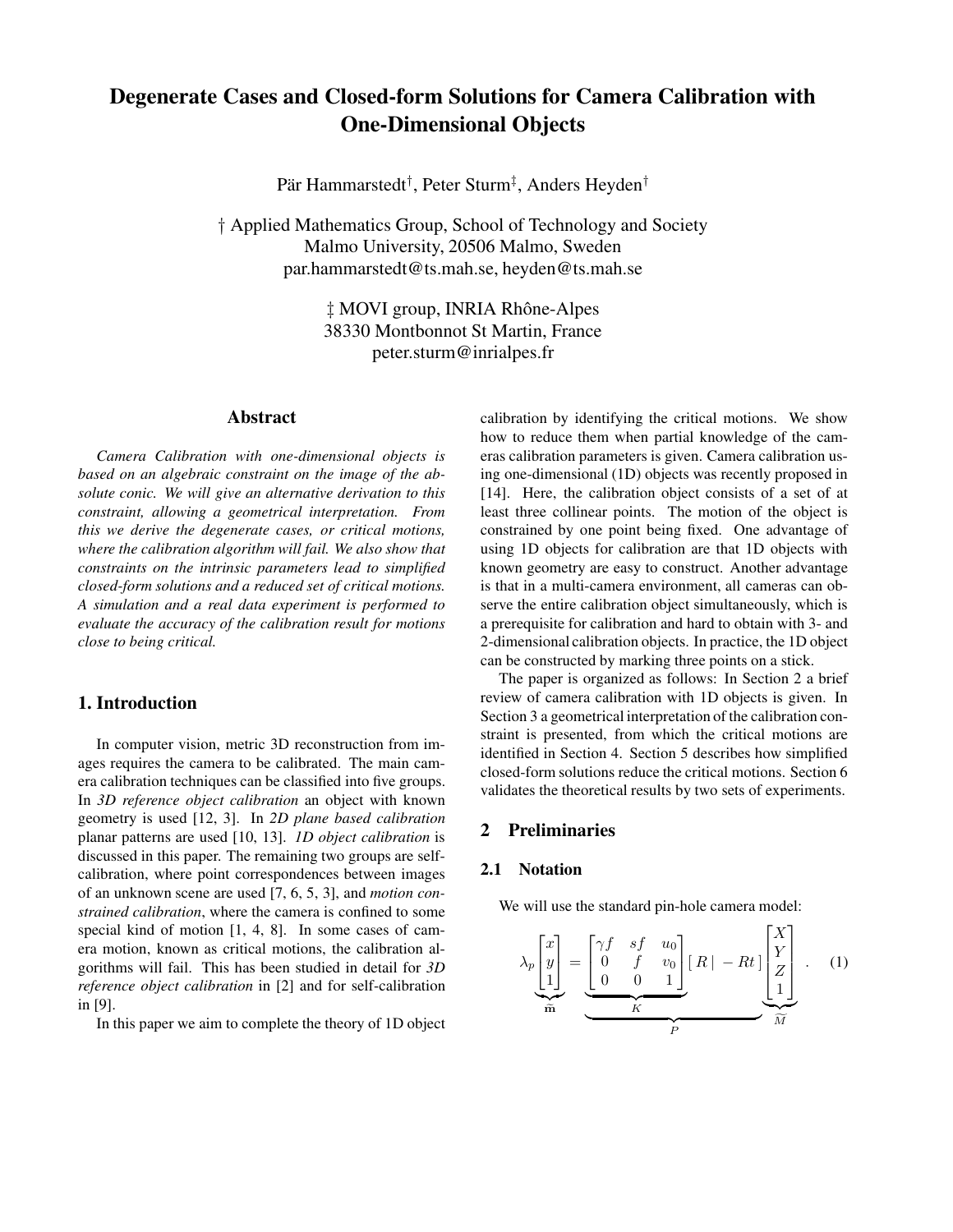Here, f denotes the focal length,  $\gamma$  the aspect ratio, s the skew and  $(u_0, v_0)$  the principal point. These are called the *intrinsic parameters* and are contained in the uppertriangular *calibration matrix* K. Furthermore, R and t denote the relation between the camera coordinate system and the object coordinate system, where  $R$  is a rotation matrix and  $t$  a translation vector, i.e. a Euclidean transformation. P is the camera matrix and  $\lambda_p$  is the projective depth of  $\widetilde{\mathbf{m}}$ . A 2D point is denoted by either  $\mathbf{m} = [x, y]^T$  or  $\widetilde{\mathbf{m}} =$  $[x, y, 1]^T$ . A 3D point is denoted by either  $M = [X, Y, Z]^T$ or  $\tilde{M} = [X, Y, Z, 1]^T$ .

#### **2.2 Camera Calibration with 1D Objects**

We will now give a brief review of the theory for camera calibration with one-dimensional objects, following [14]. In the following, we often call the one-dimensional calibration object a "stick", for simplicity.

Refer to Figure 1 where point  $O$  is the camera center. Point A is fixed relative to the camera, and the length of the stick AB is

$$
L = \|B - A\|.\tag{2}
$$

The position of point  $C$  is given by

$$
C = \lambda_A A + \lambda_B B,\tag{3}
$$

where  $\lambda_A$  and  $\lambda_B$  are known. Without loss of generality we choose  $R = I$  and  $t = 0$ , which implies that the optical center  $O$  is at the origin. Let the unknown depths of  $A, B$ and C be  $z_A$ ,  $z_B$  and  $z_C$ , respectively. According to (1) we have  $A = z_A K^{-1} \tilde{a}$  and similarly for B and C, so equation (3) gives

$$
z_C \tilde{\mathbf{c}} = z_A \lambda_A \tilde{\mathbf{a}} + z_B \lambda_B \tilde{\mathbf{b}}.
$$
 (4)

By performing cross products on both sides of (4) with  $\tilde{c}$ and scalar products with  $(b \times \tilde{c})$  we obtain

$$
z_B = -z_A \frac{\lambda_A (\widetilde{\mathbf{a}} \times \widetilde{\mathbf{c}}) \cdot (\widetilde{\mathbf{b}} \times \widetilde{\mathbf{c}})}{\lambda_B (\widetilde{\mathbf{b}} \times \widetilde{\mathbf{c}}) \cdot (\widetilde{\mathbf{b}} \times \widetilde{\mathbf{c}})}.
$$
(5)

From (2) we have

$$
||K^{-1}(z_B \widetilde{\mathbf{b}} - z_A \widetilde{\mathbf{a}})|| = L \tag{6}
$$

and by substituting  $z_B$  by (5) in this equation we get

$$
z_A \|K^{-1}\mathbf{h}\| = L \tag{7}
$$

where

$$
\mathbf{h} = [h_1, h_2, h_3]^T = \frac{(z_B \widetilde{\mathbf{b}} - z_A \widetilde{\mathbf{a}})}{z_A} = \qquad (8)
$$

$$
= \widetilde{\mathbf{a}} + \frac{\lambda_A(\widetilde{\mathbf{a}} \times \widetilde{\mathbf{c}}) \cdot (\widetilde{\mathbf{b}} \times \widetilde{\mathbf{c}})}{\lambda_B(\widetilde{\mathbf{b}} \times \widetilde{\mathbf{c}}) \cdot (\widetilde{\mathbf{b}} \times \widetilde{\mathbf{c}})} \widetilde{\mathbf{b}}.
$$
 (9)

Equation (7) is equivalent to

$$
z_A^2 \mathbf{h}^T \omega \mathbf{h} = L^2 \tag{10}
$$

where

$$
\omega = K^{-T} K^{-1} = \qquad (11)
$$

$$
= \begin{bmatrix} \frac{1}{f^2 \gamma^2} & -\frac{s}{f^2 \gamma^2} & \frac{s y_0 - x_0}{f^2 \gamma^2} \\ -\frac{s}{f^2 \gamma^2} & \frac{s^2}{f^2 \gamma^2} + \frac{1}{f^2} & -\frac{s (s y_0 - x_0)}{f^2 \gamma^2} - \frac{y_0}{f^2} \\ \frac{s y_0 - x_0}{f^2 \gamma^2} & -\frac{s (s y_0 - x_0)}{f^2 \gamma^2} - \frac{y_0}{f^2} & \frac{(s y_0 - x_0)^2}{f^2 \gamma^2} + \frac{y_0^2}{f^2} + 1 \end{bmatrix} \qquad (12)
$$

is the image of the absolute conic [3]. Let  $\omega_{ij}$  be the element of  $\omega$  at row *i* and column *j*. Then  $\omega$ , which is symmetric, can be defined by

$$
\mathbf{d} = [\omega_{11}, \omega_{12}, \omega_{22}, \omega_{13}, \omega_{23}, \omega_{33}]^{T}.
$$

With  $\mathbf{x} = z_A^2 \mathbf{d}$  and

$$
\mathbf{u} = [h_1^2, 2h_1h_2, h_2^2, 2h_1h_3, 2h_2h_3, h_3^2]^T,
$$

equation (10) becomes

$$
\mathbf{u}^T \mathbf{x} = L^2,
$$

giving one constraint on  $z_A$  and the intrinsic parameters in K per image. In the most general case with six unknowns, we need at least six observations of the stick for calibration.

Given  $N$  images, the solution to  $(10)$  is found by solving a linear system of one equation per image, such that symmetry of  $\omega$  is enforced:

$$
\mathbf{U}\mathbf{x} = L^2 \mathbf{1} \tag{13}
$$

where  $\mathbf{U} = [\mathbf{u}_1, \dots, \mathbf{u}_N]^T$  and  $\mathbf{1} = [1, \dots, 1]^T$ . The least squares solution is then given by

$$
\mathbf{x} = L^2 (\mathbf{U}^T \mathbf{U})^{-1} \mathbf{U}^T \mathbf{1}.
$$

 $K$  and  $z_A$  can then be found by Cholesky decomposition of  $z_A^2 \omega$  (which is given by x).

#### **3 Geometrical Interpretation**

In order to identify the critical motions of the stick for which calibration will fail, we will now interpret equation (10) in geometrical terms. Refer to Figure 2. Let the line through A and B be  $l_{AB}$ . The intersection of  $l_{AB}$  and the plane at infinity  $\pi_{\infty}$  is given by  $X_{\infty} = \widetilde{B} - \widetilde{A}$ . Projecting this point onto the image we obtain the vanishing point

$$
\mathbf{v} = [v_1, v_2, v_3]^T
$$

of the line  $l_{AB}$ :

$$
\mathbf{v} = PX_{\infty} = K[I|0](\widetilde{B} - \widetilde{A}) = K(B - A)
$$
  
=  $z_B[x_B, y_B, 1]^T - z_A[x_A, y_A, 1]^T$   
=  $z_B \widetilde{\mathbf{b}} - z_A \widetilde{\mathbf{a}}.$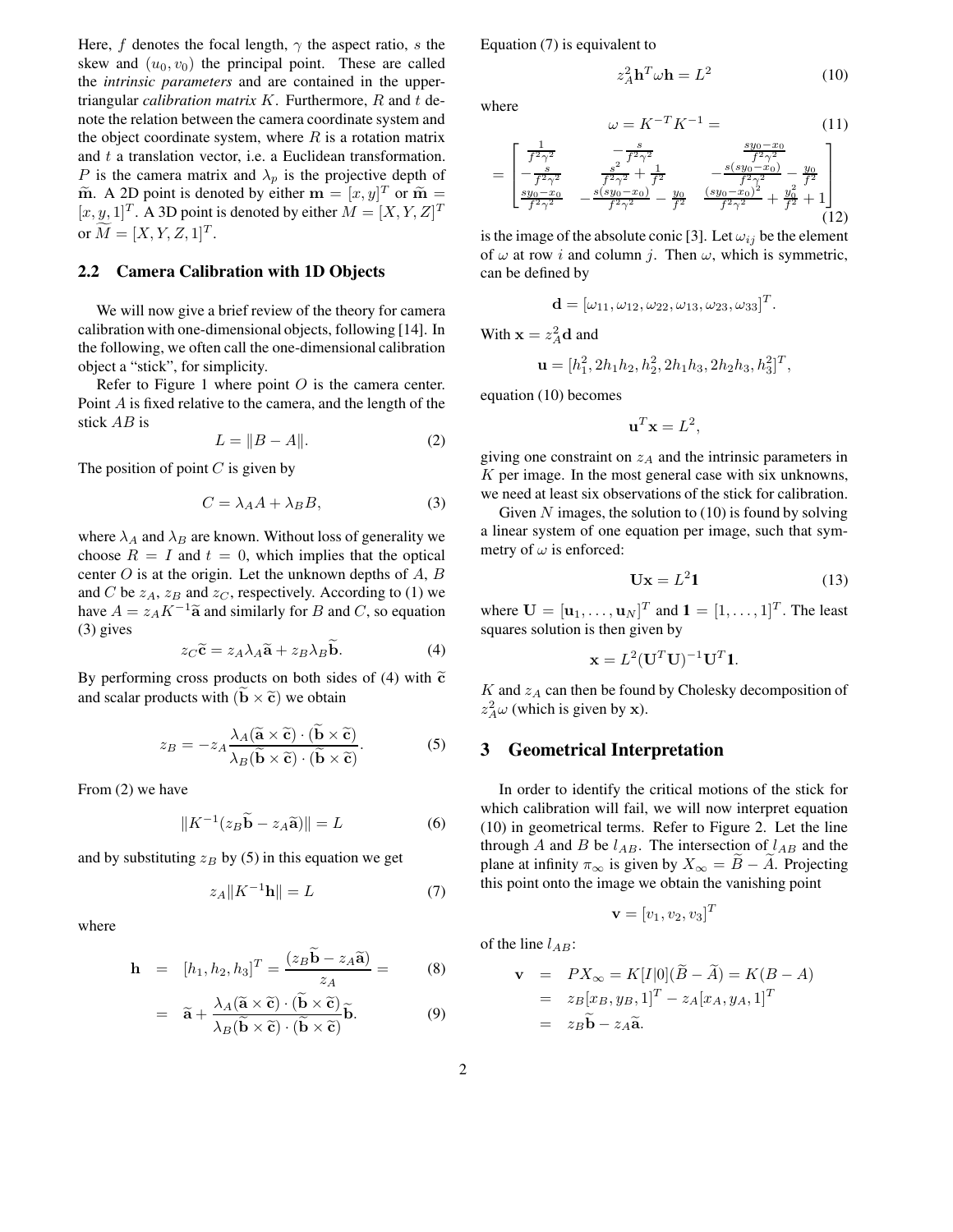

**Figure 1. Illustration of 1D calibration objects**

Using (8) we have

$$
\mathbf{v} = z_A \mathbf{h}.\tag{14}
$$

Alternatively, let  $X = B - A$ . With  $\mathbf{v} = K X$  we get

$$
1 = \frac{X^T X}{X^T X} = \frac{X^T K^T K^{-T} K^{-1} K X}{\|X\|^2} = \frac{\mathbf{v}^T \omega \mathbf{v}}{L^2} \Rightarrow
$$

$$
\mathbf{v}^T \omega \mathbf{v} = L^2,
$$
(15)

so that (14) holds, since (15)  $\Leftrightarrow$  (10). We can now interpret (15) as follows: the algebraic distance between the vanishing point of the stick and the image of the absolute conic equals  $L^2$ .

Notice that for calibration only, the actual length of the stick does not have to be known; using the constraint (10) will give us  $z_A$  in units of L (i.e.  $z_A$  will be the unit-less ratio of stick length and the actual metric depth of A), and always the correct calibration  $K$ . This is the typical scaledepth ambiguity in reconstruction; a change in scale can be compensated by a change in depth without changing the calibration matrix.

## **4 Degenerate cases**

A motion of the stick is critical if and only if (15) has more than one solution. Given a number of observations of the stick, let  $v_i$  be the vanishing point in image i. The motion is now critical when the vanishing points of the stick  $v_i$  lie on a conic  $\omega'$  so that

$$
\mathbf{v}_i^T \boldsymbol{\omega}' \mathbf{v}_i = 0 \quad \forall i,
$$

since then, if  $\omega$  is a solution to (15),  $\omega + k\omega'$ ,  $k \in \mathbf{R}$ , is also a solution by

$$
\mathbf{v}_i^T(\omega + k\omega')\mathbf{v}_i = \mathbf{v}_i^T\omega\mathbf{v}_i + k\mathbf{v}_i^T\omega'\mathbf{v}_i = L^2.
$$



**Figure 2. Geometrical interpretation of calibration from 1D objects**

When solving for  $\omega$  in (13), the actual solution  $\omega + k\omega'$  is constrained to a symmetric matrix, therefore  $\omega'$  must also be symmetric. If additional constraints are placed on  $\omega$ , such that  $\omega$  is of a more constrained form, then  $\omega'$  must also be of the same, more constrained, form. This is done by incorporating knowledge on the intrinsic parameters as will be described in section 5.

Note that equation (10) would have no solutions (with  $L \neq 0$ ) if  $\mathbf{v}_i$  would lie on  $\omega$  such that  $\mathbf{v}_i^T \omega \mathbf{v}_i = 0$ . Since  $\omega$  is a virtual conic and the vanishing points are real (from  $\mathbf{v} = P(B - A)$ , this however only happens if  $\mathbf{v}_i = 0 \ \forall i$ . This corresponds to the uninteresting case where A and B both lie on an optical ray of the camera in all images so that a and b coincide.

## **4.1 Critical motions**

We now want to identify the critical motions of the stick that give rise to the degenerate cases where the vanishing points lie on a conic  $\omega'$  in the image plane.

Assume  $\mathbf{v}_i \omega' \mathbf{v}_i = 0$ . Let  $D_i$  be any point on the stick in image i and  $E_i = D_i - A$  the same point expressed in a coordinate system with origin translated to A. With  $P = K[I[0]$  and  $\mathbf{v}_i = K[I[0](\widetilde{D}_i - \widetilde{A}) = KE_i$  we get

$$
\mathbf{v}_i^T \omega' \mathbf{v}_i = 0 \quad \Leftrightarrow \quad E_i^T K^T \omega' K E_i = 0 \quad \Leftrightarrow
$$
\n
$$
E_i^T \omega'' E_i = 0 \quad \Leftrightarrow \quad \widetilde{E}_i^T \begin{bmatrix} \omega'' & 0 \\ 0 & 0 \end{bmatrix} \widetilde{E}_i = 0 \tag{16}
$$

where  $\omega''$  is symmetric. Equation (16) tells us that all points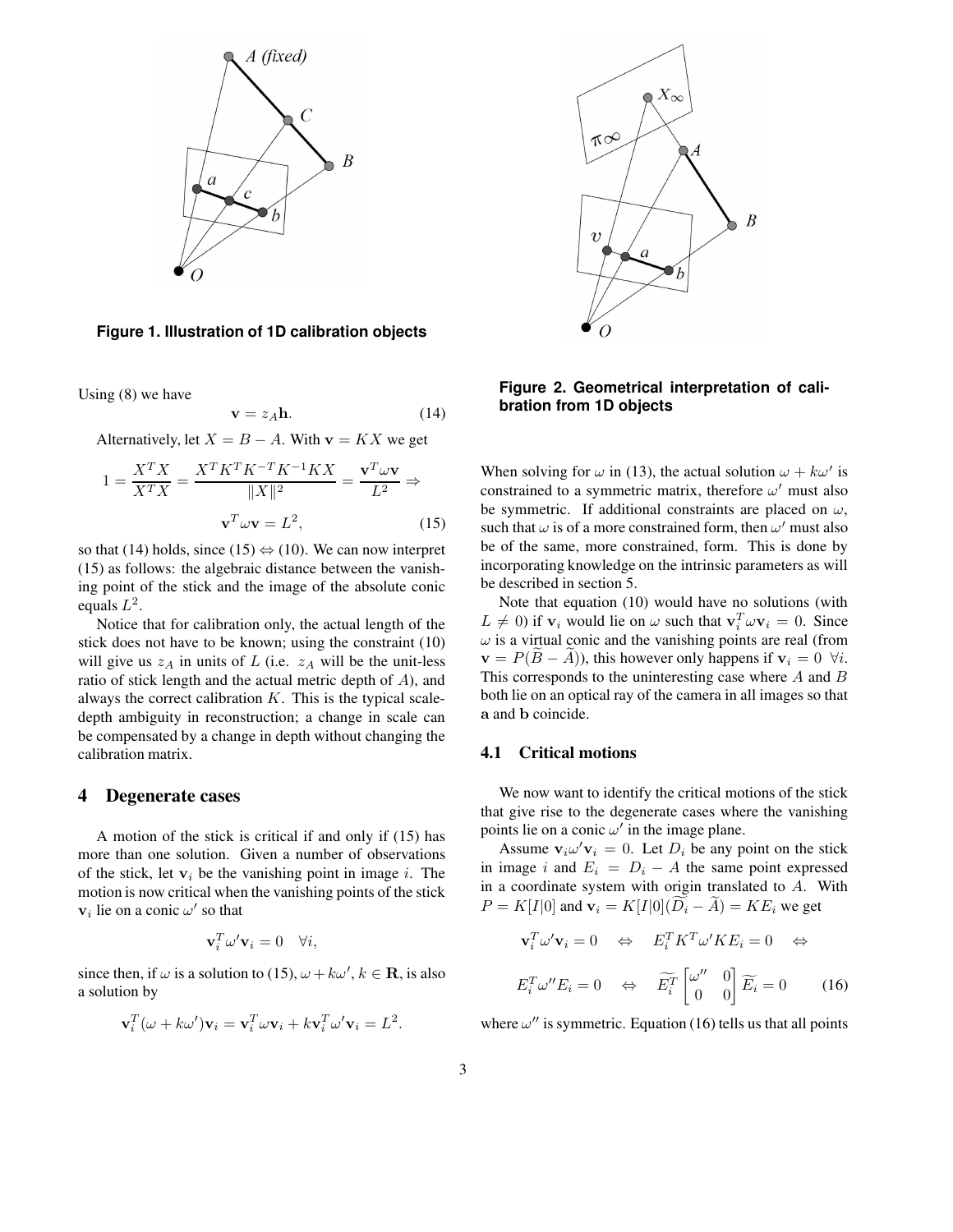on the stick in all positions lie on a quadric of rank less than or equal to 3, in this case a cone, centered at A.

In other words: the motion is critical if and only if the vanishing points of the stick lie on a conic  $\omega'$ . Since we deal with perspective projection, this is exactly the case if the stick's point at infinity traces out a conic on the plane at infinity during the motion (which can be a degenerate conic, e.g. consisting of 2 straight lines). This in turn means that the stick, when seen as an infinite line, traces out a cone, with the fixed point  $A$  as vertex and the above conic as "generator". Note that the cone does not need to be circular, i.e. the locus of an individual point on the stick does not need to be a planar circle for the degeneracy to occur. Furthermore, as mentioned above, the generating conic may be degenerate, e.g. consisting of 2 straight lines. As for the stick's motion, this means that it is waved in 2 different planes.

Note that critical motions do not depend on the actual position of the stick's fixed point A; they only depend on the stick's orientation (and in special cases, see below, on its orientation with respect to the camera).

In [14] some partial results on critical motions are given; the case of a circular cone. This is of course degenerate, but there are many more critical motions, as we have seen.

#### **4.2 Safe motions**

In practice, all critical motions should of course be avoided. From the above said, we observe that this can be achieved by for example moving the stick in three or more non-parallel planes, which may be realized by some zig-zag motion. Many other examples can be found, e.g. moving the stick in a spiral.

## **5 Closed-Form Solutions**

We will now look at the closed-form solutions for the cases where some of the intrinsic parameters of the camera are known and show what degeneracies there are in these cases. We also show that the number of images required for calibration using these closed-form solutions will be smaller than in the general case.

#### **5.1 Unknown focal length**

Assume that only the focal length of the camera is unknown. The image coordinate system can then be transformed such that  $s = 0$ ,  $\gamma = 1$  and  $(x_0, y_0) = (0, 0)$ . Then

$$
\omega = \begin{bmatrix} \frac{1}{f^2} & 0 & 0\\ 0 & \frac{1}{f^2} & 0\\ 0 & 0 & 1 \end{bmatrix}
$$

so that the calibration problem reduces to solving equation (13) where (in the minimal case of only two images)

$$
\mathbf{U} = \begin{bmatrix} h_{11}^2 + h_{21}^2 & h_{31}^2 \\ h_{12}^2 + h_{22}^2 & h_{32}^2 \end{bmatrix}, \quad \mathbf{x} = \begin{bmatrix} \frac{z_A^2}{f_2^2} \\ z_A^2 \end{bmatrix}
$$

and  $h_{ji}$  is  $h_j$  in image i. We observe that here, only two images are needed for calibration since then U is invertible. Modifying the calibration algorithm in this way fixes known camera parameters to their correct value and reduces the set of critical motions to the case where the vanishing points all lie on a circle centered in the image.

This can also be verified by noting that (13) has a unique solution if and only if  $det(\mathbf{U}) \neq 0$ . Now, denoting  $v_i$  in image  $i$  by  $v_{ji}$ ,

$$
det(\mathbf{U}) = h_{32}^2(h_{11}^2 + h_{21}^2) - h_{31}^2(h_{12}^2 + h_{22}^2) = 0 \quad \Leftrightarrow
$$

$$
v_{32}^2(v_{11}^2 + v_{21}^2) - v_{31}^2(v_{12}^2 + v_{22}^2) = 0,
$$
 (17)

since  $\mathbf{v} = z_A \mathbf{h}$  (by (14)) and  $z_A \neq 0$  since all depths are positive. The condition for a critical motion (17) is fulfilled if  $v_{3i} = 0$   $\forall i$ , which corresponds to the case where the vanishing point of the stick is a point at infinity so that the stick is moving in a plane parallel to the image plane, or if

$$
(\frac{v_{11}}{v_{31}})^2 + (\frac{v_{21}}{v_{31}})^2 = (\frac{v_{12}}{v_{32}})^2 + (\frac{v_{22}}{v_{32}})^2 \quad \Leftrightarrow
$$
  

$$
v_{x1}^2 + v_{y1}^2 = v_{x2}^2 + v_{y2}^2
$$

where  $v_{xi}$  and  $v_{yi}$  are the x- and y- coordinates of the vanishing point in image  $i$  (since  $\bf{v}$  is expressed in homogeneous coordinates), meaning that the vanishing points lie on a centered circle. Now equation (16) gives that the stick lies on a quadric of the form

$$
\begin{bmatrix} a & 0 & 0 & 0 \\ 0 & a & 0 & 0 \\ 0 & 0 & b & 0 \\ 0 & 0 & 0 & 0 \end{bmatrix}
$$

centered at A, where  $a, b \in \mathbf{R}$ , which is a circular cone whose axis of symmetry is parallel to the z axis (see Figure 3). Waving the stick in a plane parallel to the image plane is then also a degenerate motion, since it is a special case of a circular cone (it's like a cone that is squashed to a plane). In this case, the vanishing points of the stick are points at infinity of the image plane. The line at infinity of the image plane is a (degenerate) conic, of the required form (centered circle).

## **5.2 Unknown focal length and aspect ratio**

In this case

$$
\omega = \begin{bmatrix} \frac{1}{f^2 \gamma^2} & 0 & 0 \\ 0 & \frac{1}{f^2} & 0 \\ 0 & 0 & 1 \end{bmatrix}.
$$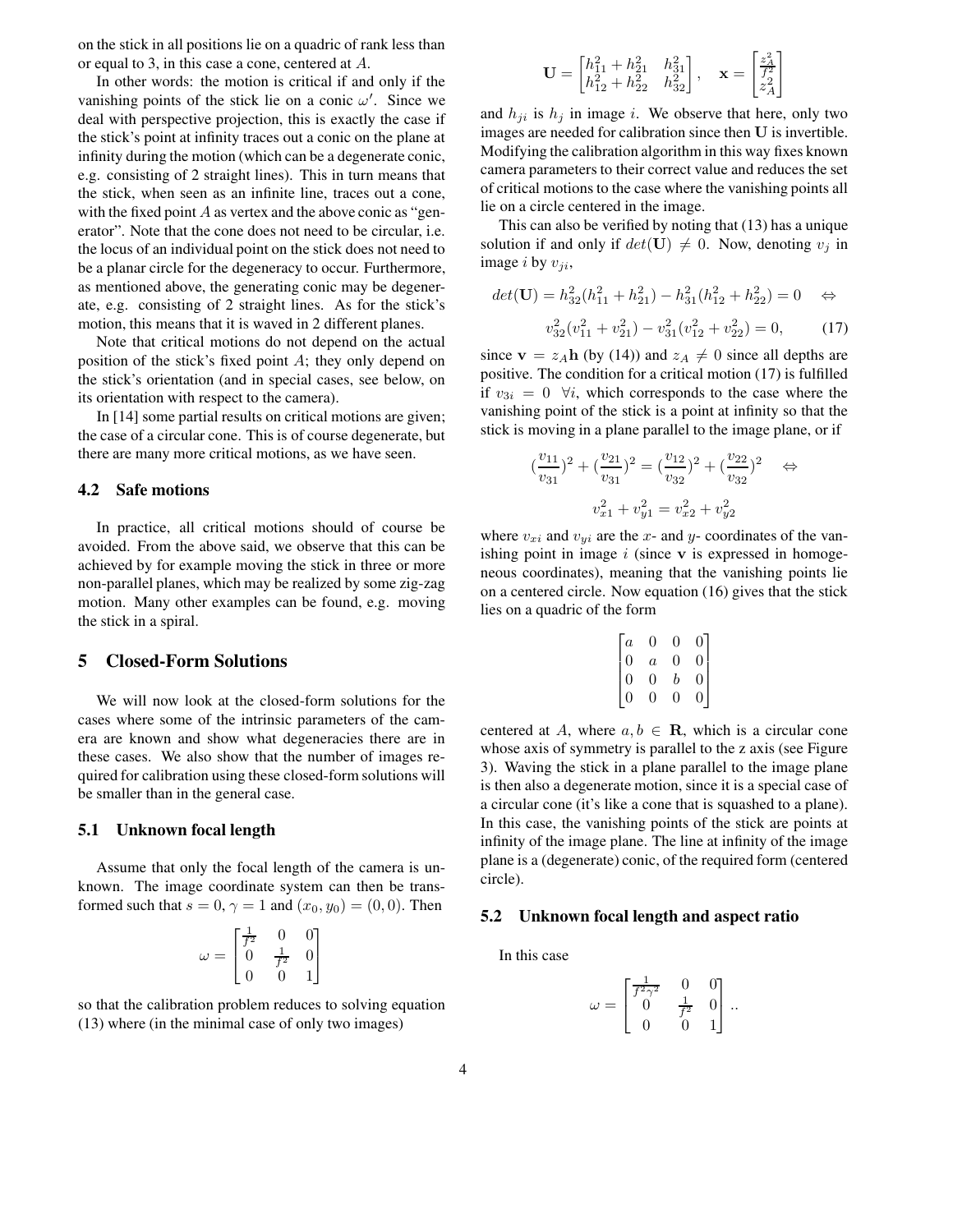

**Figure 3. Examples of critical quadric surfaces. If only the focal length is unknown, the critical** surface is a circular cone with axis of symmetry is parallel to the z axis (far left). With also the aspect ratio unknown the surface is an elliptical cone with main axis parallel to any two coordinate axes, and **axis of symmetry parallel to the third one (center left). Examples of general quadrics representing critical surfaces in the general case (right). The camera has the optical axis coinciding with the z-axis and the image plane coordinate axes coinciding with the x- and y-axis**

The calibration problem reduces to solving equation (13) where (in the minimal case of three images)

$$
\mathbf{U} = \begin{bmatrix} h_{11}^2 & h_{21}^2 & h_{31}^2 \\ h_{12}^2 & h_{22}^2 & h_{32}^2 \\ h_{13}^2 & h_{23}^2 & h_{33}^2 \end{bmatrix}, \quad \mathbf{x} = \begin{bmatrix} \frac{z_A^2}{f^2 \gamma^2} \\ \frac{z_A^2}{f^2} \\ z_A^2 \end{bmatrix}
$$

and  $h_{ji}$  is  $h_j$  in image i, which has a unique solution if and only if  $det(\mathbf{U}) \neq 0$ . Now  $det(\mathbf{U}) = 0$  if and only if

$$
v_{11}^2 v_{22}^2 v_{33}^2 + v_{21}^2 v_{32}^2 v_{13}^2 + v_{31}^2 v_{22}^2 v_{13}^2 -
$$
  

$$
v_{31}^2 v_{22}^2 v_{13}^2 - v_{21}^2 v_{12}^2 v_{33}^2 - v_{11}^2 v_{23}^2 v_{32}^2 = 0
$$
 (18)

which is the condition for a critical motion. It is fulfilled either if  $v_{j0i} = 0 \ \forall i$  and for some fixed  $j_0$ , corresponding to a motion of the stick in any of the two image coordinate axis planes ( $v_1 = 0$  or  $v_2 = 0$ ) or in a plane parallel to the image plane  $(v_3=0)$ , or (by rewriting (18) by dividing with  $v_{31}^2v_{32}^2v_{33}^2$ , renaming  $\frac{v_{1i}}{v_{3i}}$  to  $v_{xi}$  and  $\frac{v_{2i}}{v_{3i}}$  to  $v_{yi}$ , which then are the image coordinates of the vanishing point) if

$$
v_{x1}^2v_{y2}^2 + v_{y1}^2v_{x3}^2 + v_{x2}^2v_{y3}^2 - v_{y2}^2v_{x3}^2 - v_{y1}^2v_{x2}^2 - v_{x1}^2v_{y3}^2 = 0.
$$

This means that the vanishing points are on a ellipse centered in the image, with axes coinciding with the image x and y axes. Equation (16) gives that the stick then moves on the surface of an elliptical cone with main axis parallel to any two coordinate axis, and axis of symmetry parallel to the third one, see Figure 3.

#### **5.3 Unknown focal length and principal point**

Another frequently occurring condition in camera calibration is that of  $s = 0$  and  $\gamma = 1$ . In this case we find the simplified closed-form solution by observing that

$$
\omega = \begin{bmatrix} \frac{1}{f^2} & 0 & -\frac{x_0}{f^2} \\ 0 & \frac{1}{f^2} & -\frac{y_0}{f^2} \\ -\frac{x_0}{f^2} & -\frac{y_0}{f^2} & \frac{x_0^2}{f^2} + \frac{y_0^2}{f^2} + 1 \end{bmatrix}.
$$

This reduces the problem to solving equation (13) where (in the minimal case of four images)

$$
\mathbf{U} = \begin{bmatrix} h_{11}^2 + h_{21}^2 & 2h_{11}h_{31} & 2h_{21}h_{31} & h_{31}^2 \\ h_{12}^2 + h_{22}^2 & 2h_{12}h_{32} & 2h_{22}h_{32} & h_{32}^2 \\ h_{13}^2 + h_{23}^2 & 2h_{13}h_{33} & 2h_{23}h_{33} & h_{33}^2 \\ h_{14}^2 + h_{24}^2 & 2h_{14}h_{34} & 2h_{24}h_{34} & h_{34}^2 \end{bmatrix},
$$
  

$$
\mathbf{x} = z_A^2 \begin{bmatrix} \frac{1}{f^2}, \frac{x_0}{f^2}, \frac{-y_0}{f^2}, \frac{x_0^2}{f^2} + \frac{y_0^2}{f^2} + 1 \end{bmatrix}^T
$$

and  $h_{ji}$  is  $h_j$  in image i. The critical motions are according to equation (16) reduced to quadrics of the form

$$
\begin{bmatrix} a & 0 & c & 0 \\ 0 & a & d & 0 \\ c & d & b & 0 \\ 0 & 0 & 0 & 0 \end{bmatrix}
$$

centered at A, where  $a, b, c, d \in \mathbb{R}$ . Other cases where a subset of the intrinsic parameters is known can be treated similarly.

## **6 Experiments**

#### **6.1 Simulation**

In order to evaluate the calibration accuracy for motions close to being critical, an experiment on simulated data was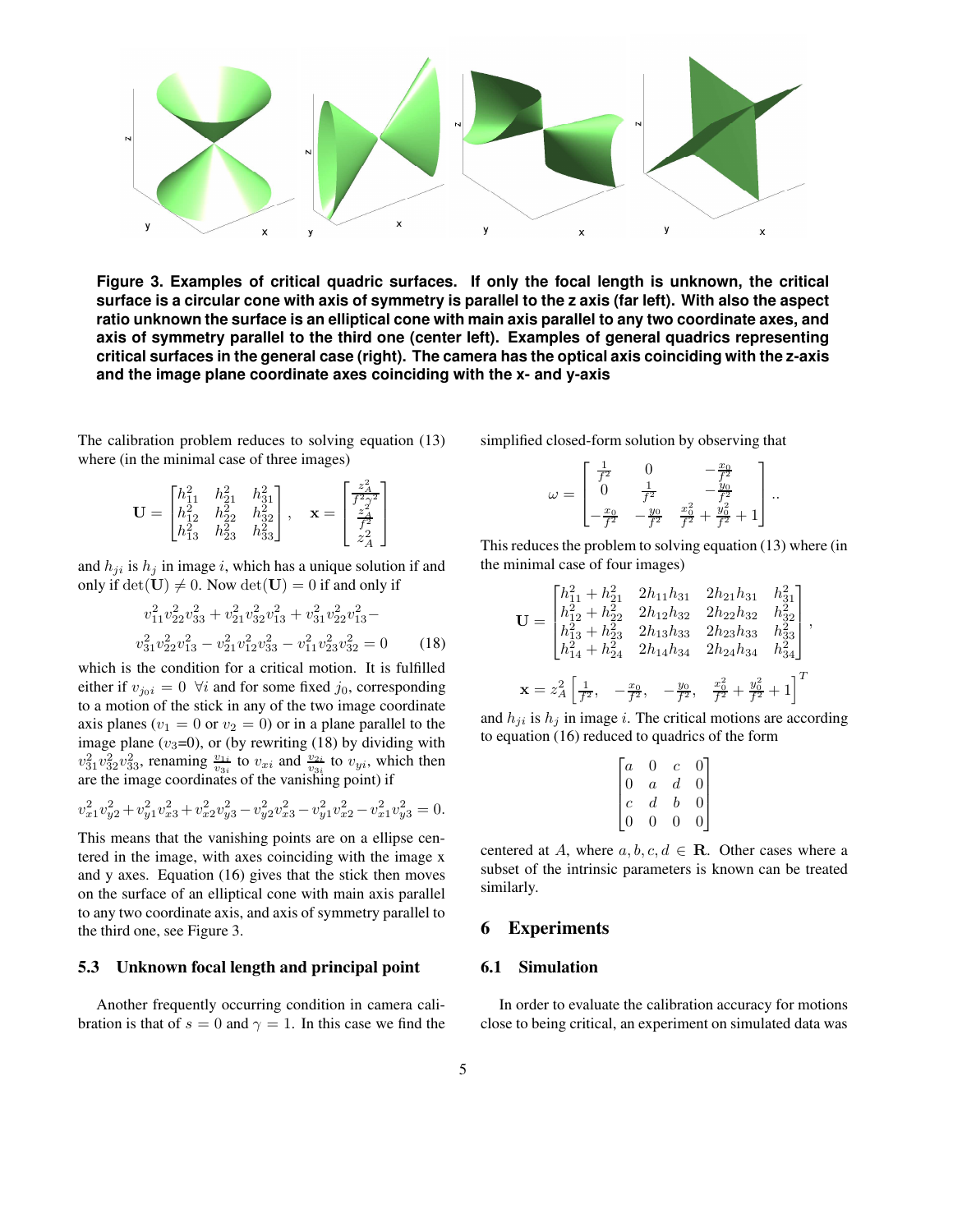

Figure 4. Calibration errors with respect to angle of deviation of the 1D objects from a critical quadric

performed. The simulated camera had  $f = 1000, \gamma = 1$ ,  $s = 0$  and  $(x_0, y_0) = (320, 240)$ . A stick of length  $L = 70$ with  $\lambda_A = \lambda_B = 0.5$  and fixed point  $A = [0, 35, 150]^T$  was placed in 100 equally spaced positions on a critical cone. Gaussian noise with mean 0 and varying standard deviation was added to the angle between the stick and the axis of symmetry of the critical cone as illustrated in Figure 5. Gaussian noise with mean 0 and varying standard deviation was added to the obtained image points.

The calibration algorithm for the general case where all the intrinsic parameters are assumed to be unknown was used. We measure the relative accuracy of the focal length  $|\Delta f/f|$  and the dimensionless quantities  $|\Delta \gamma|, |\Delta s|,$  $|\Delta u_0/f|$  and  $|\Delta v_0/f|$  since errors in these contribute about equally to the overall geometric accuracy in scene reconstruction [11]. Results are given in Figure 4 for two different levels of image noise.

We note that the calibration results are very inaccurate for small angles of deviation from the critical surface as expected. The improvement in accuracy is very dramatic when increasing from close to  $0^{\circ}$  deviation from the cone, to a few degrees. After around 5° there is no big improvement and the results are quite good from this point on.

The fact that we get more accurate calibration results than in [14] is probably due to the stick being far from parallel to the optical axis of the camera. Since the endpoints of the image of the stick then are far apart, the results are less affected by noise.

| Errors $(\% )$ | Sequence 1 | <b>Sequence 2</b> |
|----------------|------------|-------------------|
|                | 1.3566     | 20.3945           |
|                | 1.5918     | 23.7308           |
| S              | 0.7971     | 1.1993            |
| $u_0$          | 4.6013     | 5.2164            |
| $v_{\Omega}$   | 0.6743     | 3.7431            |

**Table 1. Experimental results for calibration from real data. In sequence** 1**, the stick is moving randomly. In sequence** 2**, the motion of the stick is such that it is close to a critical quadric surface**

#### **6.2 Real Data Experiment**

To evaluate the sensitivity of the calibration algorithm in a real world scenario, a digital camera was calibrated using two separate image sequences containing images of a stick moving in two different patterns. The image resolution was  $640 \times 480$  pixels. In the first sequence the stick was moved randomly. In the second sequence the stick was moved close to a critical surface, as illustrated in Figure 6. The camera was in both cases calibrated using the closed form solution for calibration from one dimensional objects given no knowledge of the intrinsic parameters, as described above. To be able to compare the results, the camera was also calibrated using the standard algorithm for calibration from planar patterns [13], including nonlinear minimization of the cameras intrinsic parameters from reprojection errors, resulting in a very precise calibration. The results are given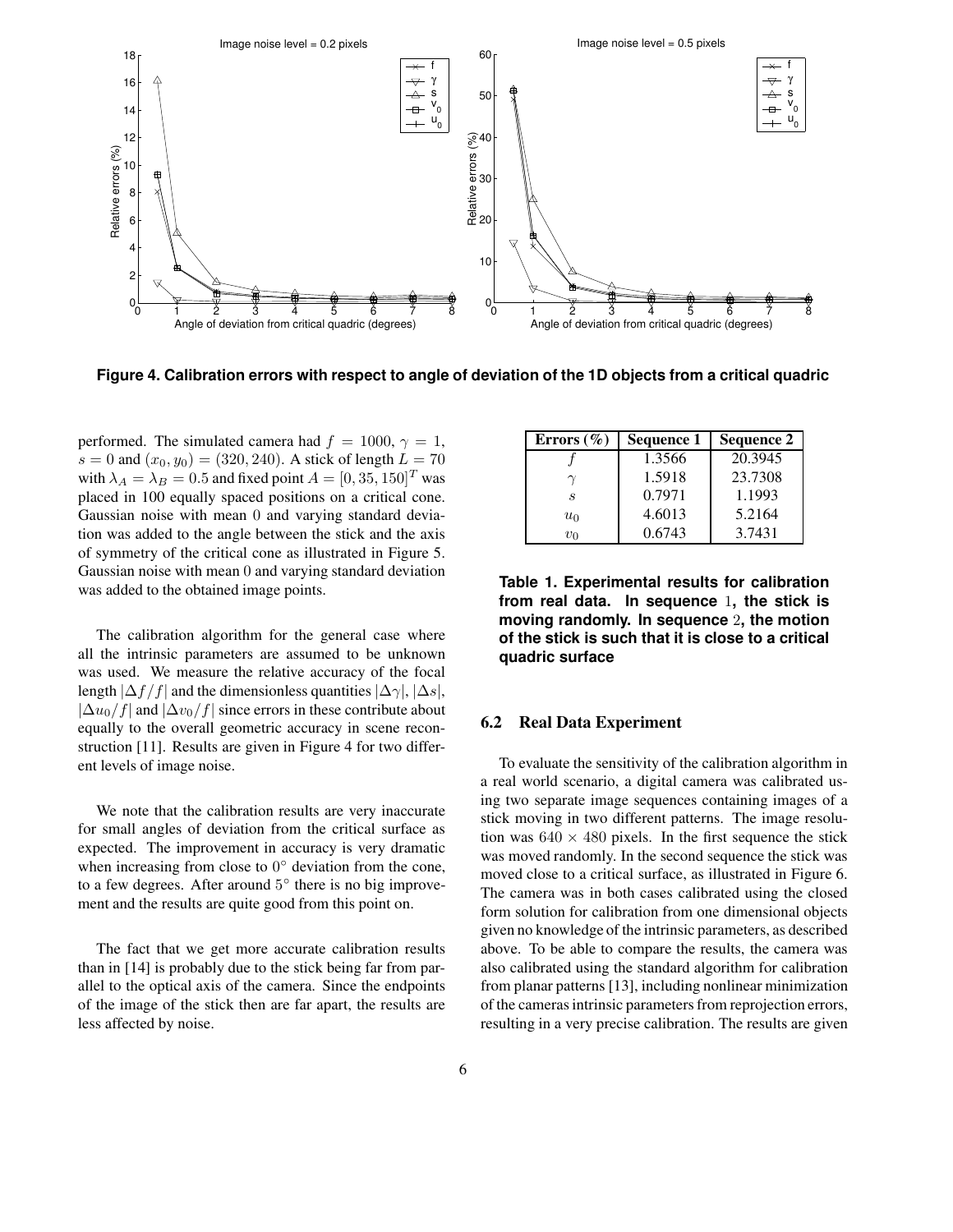

**Figure 5. Simulation of sticks on a degenerate surface with added angular noise with a standard deviation of** 2 ◦ **(left) and** 5 ◦ **(right)**

in Table 1, where the errors in the intrinsic parameters from each of the two calibration results are given with respect to the calibration result from the planar patterns. The errors from the sequence with the degenerate stick movement is generally much larger than for the random movement sequence, suggesting that close-to-critical motions of the stick has to be avoided in practice.

## **7. Summary and Conclusions**

Based on a geometrical interpretation of the constraint used in camera calibration with one-dimensional objects, we have identified the critical motions where the calibration algorithm will fail. We have shown that constraints on the intrinsic parameters of the camera lead to simplified closed-form-solutions and a reduced set of critical motions, and also proposed some safe non-critical motions that will guarantee the success of the calibration algorithm in practice. A simulation and a real data experiment was performed to evaluate the calibration accuracy for motions close to being critical, showing the sensitivity of the algorithm to these motions.



**Figure 6. Two images from two image sequences, each consisting of 12 images. On each of the two images, tracked points from the entire sequence are superimposed. In sequence** 1**, the stick is moving in a random fashion (top). In sequence** 2**, the motion of the stick is such that it is close to a critical quadric surface in each image (bottom)**

### **References**

- [1] M. Armstrong, A. Zisserman, and P. Beardsley. Euclidean structure from uncalibrated images. In E. Hancock, editor, *Proceedings of the 5th British Machine Vision Conference, York, England*, volume 2, pages 509–518, September 1994.
- [2] T. Buchanan. The twisted cubic and camera calibration. *Computer Vision, Graphics and Image Processing*, 42:130–132, 1988.
- [3] R. Hartley and A. Zisserman. *Multiple View Geometry in Computer Vision*. Cambridge University Press, 2000.
- [4] R. I. Hartley. Self-calibration from multiple views with a rotating camera. In *Proc. European Conf. on Computer Vision*, pages 471–478, Stockholm, Sweden, 1994.